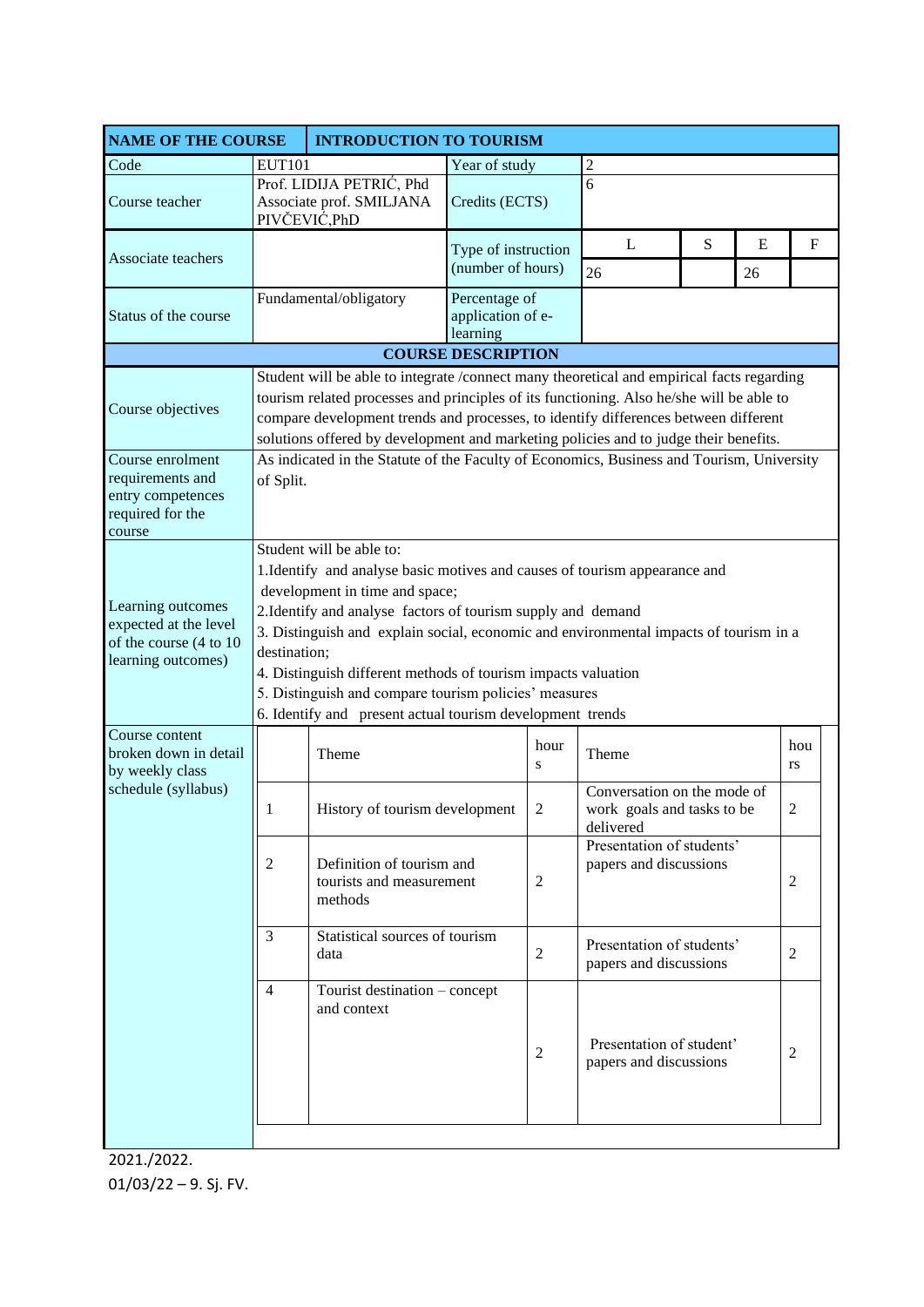|                             | 5<br>6.                                                                                                                                                                                                                                                                                                                                                                                                                 | Tourist needs, motivations and<br>demand<br>Socio-economic impacts of<br>tourism            | $\mathfrak{2}$                                                                                                                             | Task: Comparative analysis<br>of demand in different<br>countries<br>Presentation of students'<br>papers and discussions<br>Presentation of student'<br>papers and discussions | $\overline{2}$ |  |
|-----------------------------|-------------------------------------------------------------------------------------------------------------------------------------------------------------------------------------------------------------------------------------------------------------------------------------------------------------------------------------------------------------------------------------------------------------------------|---------------------------------------------------------------------------------------------|--------------------------------------------------------------------------------------------------------------------------------------------|--------------------------------------------------------------------------------------------------------------------------------------------------------------------------------|----------------|--|
|                             | $\overline{7}$                                                                                                                                                                                                                                                                                                                                                                                                          | Environmental impacts of<br>tourism                                                         | $\overline{2}$                                                                                                                             | Presentation of students'<br>papers and discussions                                                                                                                            | $\overline{2}$ |  |
|                             | 8                                                                                                                                                                                                                                                                                                                                                                                                                       | Tourism supply: attractions and<br>traffic                                                  | 2                                                                                                                                          | Presentation of students'<br>papers and discussions                                                                                                                            | 2              |  |
|                             | 9                                                                                                                                                                                                                                                                                                                                                                                                                       | Tourism supply:<br>accommodation; intermediaries                                            |                                                                                                                                            | Presentation of student'<br>papers and discussions                                                                                                                             | 2              |  |
| 10                          |                                                                                                                                                                                                                                                                                                                                                                                                                         | Tourism policy and planning                                                                 | $\mathfrak{2}$                                                                                                                             | Presentation of student<br>papers and discussions                                                                                                                              | $\mathfrak{2}$ |  |
| 11                          |                                                                                                                                                                                                                                                                                                                                                                                                                         | Tourism in developing<br>countries                                                          | Presentation of student<br>papers and discussions                                                                                          | 2                                                                                                                                                                              |                |  |
|                             | 12                                                                                                                                                                                                                                                                                                                                                                                                                      | Redefining the role of tourism<br>in the global processes                                   | $\overline{2}$                                                                                                                             | Task; discussion on the<br>effects of globalization and<br>its implications for tourism<br>based on the read text<br>Presentation of students'<br>papers and discussions       | $\overline{2}$ |  |
|                             | 13                                                                                                                                                                                                                                                                                                                                                                                                                      | Marketing in tourism                                                                        | 2                                                                                                                                          | Presentation of students'<br>papers and discussions                                                                                                                            |                |  |
|                             |                                                                                                                                                                                                                                                                                                                                                                                                                         |                                                                                             |                                                                                                                                            |                                                                                                                                                                                |                |  |
| Format of instruction       | $\Box$ lectures<br>$\Box$ exercises<br>$\Box$ field work                                                                                                                                                                                                                                                                                                                                                                | $\square$ seminars and workshops<br>$\Box$ on line in entirety<br>$\Box$ partial e-learning | $\Box$ independent assignments<br>$\Box$ multimedia<br>$\Box$ laboratory<br>$\Box$ work with mentor<br>$\Box$ guests from business (other) |                                                                                                                                                                                |                |  |
| Student<br>responsibilities | Students are obliged to realize 70% of attendance at lectures and exercises, and to write a<br>seminar / research paper on a given topic (as an individual or a teamwork) and present it<br>with the use of PPT presentation. A student has the opportunity to do another research task,<br>and to read and discuss additional materials on the recommendation of the teacher in order<br>to achieve learning outcomes. |                                                                                             |                                                                                                                                            |                                                                                                                                                                                |                |  |

2021./2022. 19/10/21 – 2.Sj.FV.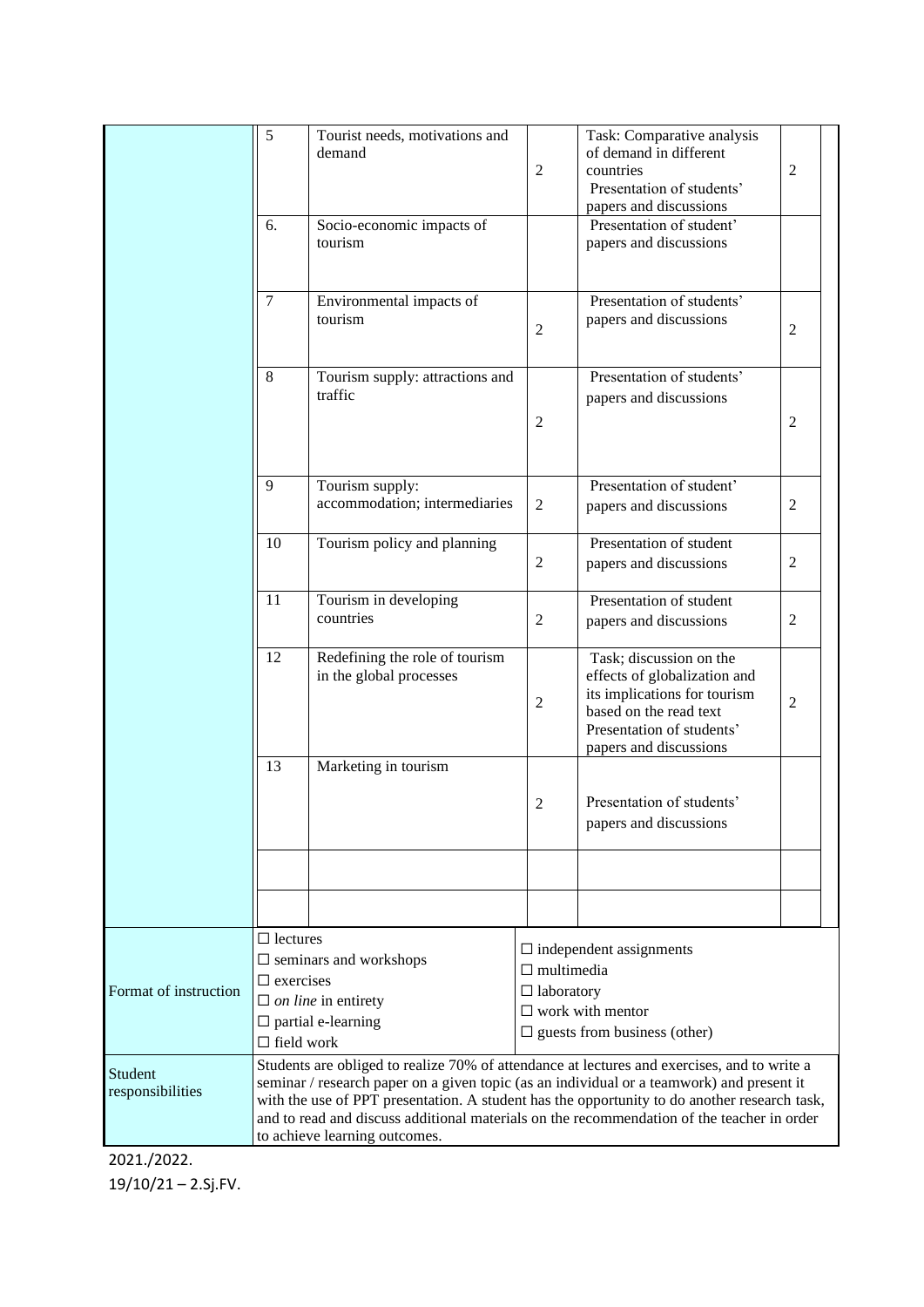| Screening student<br>work (name the<br>proportion of ECTS<br>credits for each<br>activity so that the<br>total number of ECTS<br>credits is equal to the<br>ECTS value of the<br>course) | Class<br>attendance                                                                                                                                                                                                                                                                                                                                                                                                                                                                                                                                                                                                                                                                                                                                                                                                                                                                                                                                                                                                                                                                                                                                                                                                                                                                                                                                                                                                                                                                                                                                                                                                                                                       | 1 ECTS                  | Research           |                                       | Practical training          |                                 |                                                                                                                                                        |
|------------------------------------------------------------------------------------------------------------------------------------------------------------------------------------------|---------------------------------------------------------------------------------------------------------------------------------------------------------------------------------------------------------------------------------------------------------------------------------------------------------------------------------------------------------------------------------------------------------------------------------------------------------------------------------------------------------------------------------------------------------------------------------------------------------------------------------------------------------------------------------------------------------------------------------------------------------------------------------------------------------------------------------------------------------------------------------------------------------------------------------------------------------------------------------------------------------------------------------------------------------------------------------------------------------------------------------------------------------------------------------------------------------------------------------------------------------------------------------------------------------------------------------------------------------------------------------------------------------------------------------------------------------------------------------------------------------------------------------------------------------------------------------------------------------------------------------------------------------------------------|-------------------------|--------------------|---------------------------------------|-----------------------------|---------------------------------|--------------------------------------------------------------------------------------------------------------------------------------------------------|
|                                                                                                                                                                                          | Experimental<br>work                                                                                                                                                                                                                                                                                                                                                                                                                                                                                                                                                                                                                                                                                                                                                                                                                                                                                                                                                                                                                                                                                                                                                                                                                                                                                                                                                                                                                                                                                                                                                                                                                                                      |                         | Report             |                                       | Reading material<br>(Other) | given by a teacher              | 0,80ECTS                                                                                                                                               |
|                                                                                                                                                                                          | Individual task<br>(Essay, case<br>study, critical<br>review)                                                                                                                                                                                                                                                                                                                                                                                                                                                                                                                                                                                                                                                                                                                                                                                                                                                                                                                                                                                                                                                                                                                                                                                                                                                                                                                                                                                                                                                                                                                                                                                                             | 0,80                    | Seminars/<br>essay | 0,90ECTS                              | (Other)                     |                                 |                                                                                                                                                        |
|                                                                                                                                                                                          | <b>Tests</b>                                                                                                                                                                                                                                                                                                                                                                                                                                                                                                                                                                                                                                                                                                                                                                                                                                                                                                                                                                                                                                                                                                                                                                                                                                                                                                                                                                                                                                                                                                                                                                                                                                                              | $2.5*$<br><b>ECTS</b>   | Oral exam          |                                       |                             | (Other)                         |                                                                                                                                                        |
|                                                                                                                                                                                          | Written exam                                                                                                                                                                                                                                                                                                                                                                                                                                                                                                                                                                                                                                                                                                                                                                                                                                                                                                                                                                                                                                                                                                                                                                                                                                                                                                                                                                                                                                                                                                                                                                                                                                                              | $2,5,5*$<br><b>ECTS</b> | Project            |                                       |                             | (Other)                         |                                                                                                                                                        |
| Grading and<br>evaluating student<br>work in class and at<br>the final exam                                                                                                              | Students will have an opportunity to take two tests*. Second test can be taken only if first<br>test has been successfully passed. Test is considered to be successfully done if the minimum<br>of 60 % is accomplished.<br>Students who successfully pass both tests and make all the tasks required can get their final<br>grade. If they wish to get a higher grade, they have an opportunity to do the oral exam, but<br>they have to let the teacher know about their intention not later than 24 hours after final<br>results are presented on the intranet.<br>Final grade is formed by summing up points which a student can earn through 3<br>components: by two semestral tests or via final test at the end of a semestar $= 60$ points;<br>seminar $=$ 20 points (10 for the PPT contents and oral presentation and 10 for the written<br>seminar), an essay and / or critical review $= 10$ points and student activity - 5 points.<br>Grading scale is: <60 points - fail; 60-69 points = pass; 70-79 = fair; 80-89 = good; 90-100<br>= excellent In case a student scores the test or (mid-term tests) over 60 %, but the final score<br>obtained with all the elements included doesn't pass 60 points (between 55 and 60) may be<br>called for an additional oral examination.<br>*Alternatively, except via two semestral tests, students can get their grade via final test at<br>the end of the semester. If a student is not satisfied with the results (only in case of the<br>positive grade) he/she can have an oral examination, but has to let the teacher know about<br>his/her intention not later than 24 hours after results are presented. |                         |                    |                                       |                             |                                 |                                                                                                                                                        |
| Required literature<br>(available in the<br>library and via other<br>media)                                                                                                              | <b>Title</b>                                                                                                                                                                                                                                                                                                                                                                                                                                                                                                                                                                                                                                                                                                                                                                                                                                                                                                                                                                                                                                                                                                                                                                                                                                                                                                                                                                                                                                                                                                                                                                                                                                                              |                         |                    | Number of<br>copies in the<br>library |                             | Availability via other<br>media |                                                                                                                                                        |
|                                                                                                                                                                                          | Goeldner, C.R., Ritchie, J.R.B (2013). Tourism :<br>principles, practices, philosophies, 9th edition,<br>John Wiley & Sons, Inc., Hoboken, New Jersey,<br>Authorized presentation and material on the<br>Moodle platform                                                                                                                                                                                                                                                                                                                                                                                                                                                                                                                                                                                                                                                                                                                                                                                                                                                                                                                                                                                                                                                                                                                                                                                                                                                                                                                                                                                                                                                  |                         |                    |                                       |                             |                                 | available at:<br>http://educatererindia.c<br>om/wp-<br>content/uploads/2017/0<br>4/Tourism-Principles-<br>Pratices-<br>Philosophies9th-edpdf<br>Moodle |
| Optional literature (at<br>the time of<br>submission of study                                                                                                                            | Anderson, W. & Westcott, M. (Eds.). (2021).<br>Introduction to tourism and hospitality in B.C (2nd ed.). BC campus.<br>https://opentextbc.ca/introtourism2e/                                                                                                                                                                                                                                                                                                                                                                                                                                                                                                                                                                                                                                                                                                                                                                                                                                                                                                                                                                                                                                                                                                                                                                                                                                                                                                                                                                                                                                                                                                              |                         |                    |                                       |                             |                                 |                                                                                                                                                        |

2021./2022. 19/10/21 – 2.Sj.FV.